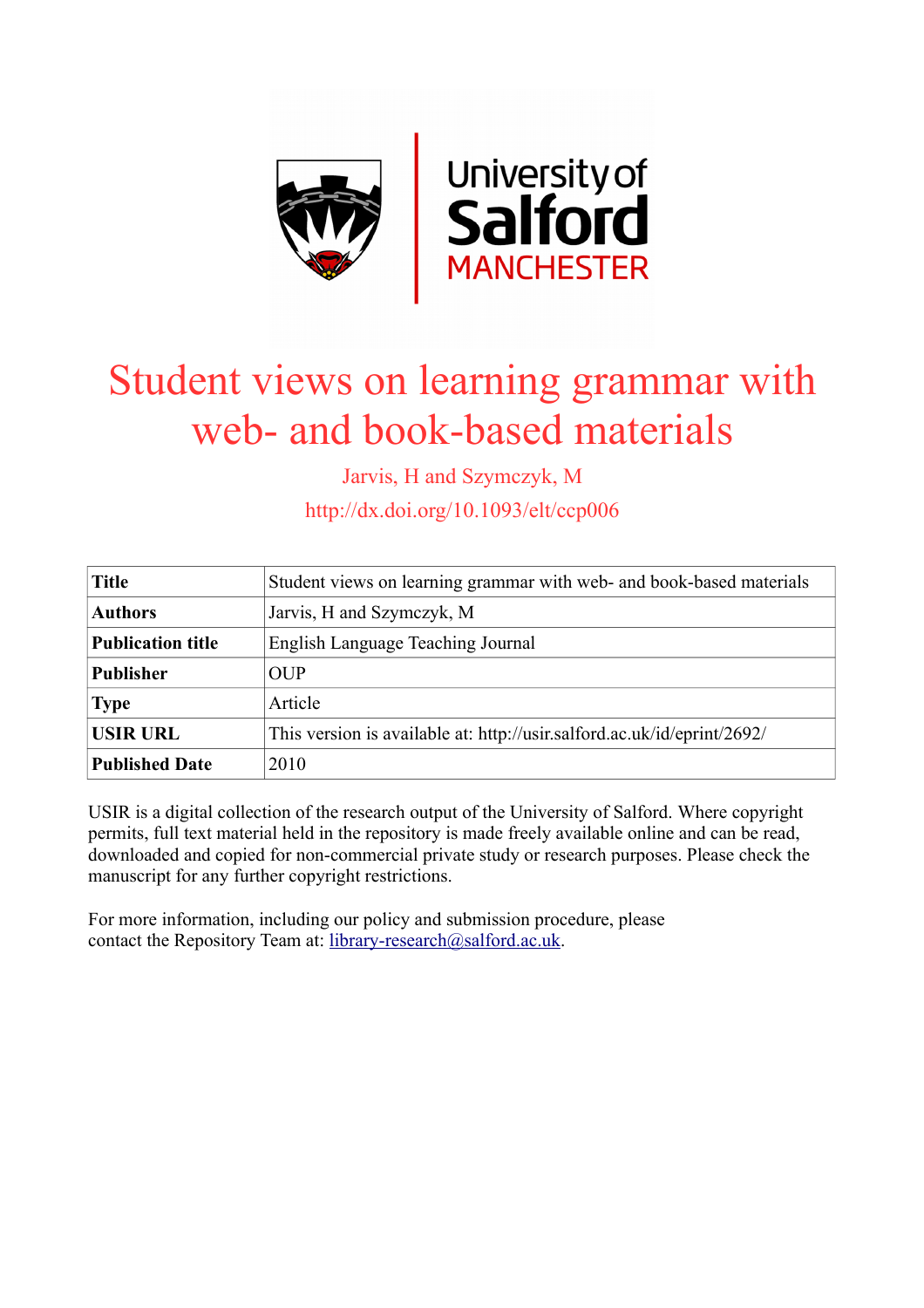## Student views on learning grammar with web- and book-based materials

Huw Jarvis and Marta Szymczyk

This paper reports on a study which examined students' attitudes to learning grammar in autonomous contexts and their preferences for the learning materials with which to do so. In all, 38 students were surveyed and 13 of these then spent some time working in a language resource centre (LRC) with web- and paperbased materials. Students then completed a series of questionnaires concerning what they liked and disliked about the two types of materials. Four participants were then interviewed in more detail about their responses. The data suggest that despite the well-documented advantages of the tutorial role of computers and the notion of the 'digital native', participants generally preferred working with paperbased materials. The paper concludes with a discussion of the implications of this for materials that LRCs stock and for the changing role of computers in self-study contexts.

Introduction For many years, learner autonomy has been considered important and language resource centres (LRCs) and the materials that are stocked within them are frequently viewed as ideal physical locations to facilitate such autonomy. Centres will usually provide materials to cover the range of language skills as well as vocabulary, and arguably above all else, grammarbased materials. In a bygone era, such materials would be exclusively paperbased frequently comprising in-house task sheets and published self-study resource books. More recently, computers have come to play a significant role and in many contexts it would be difficult to imagine an LRC without computers.

> It is against this background of change that a debate about the role of computers in the teaching and learning of grammar has emerged, a debate which has largely been discussed in terms of the advantages and limitations of computer-assisted language learning (CALL) as 'tutorial CALL' (Levy 1997), in which the computer takes on a teaching function by providing corrections to exercises. Such tutorial CALL offers a number of opportunities for grammar practice. Like more traditional paper-based alternatives, the material allows for practice and production, both in the class and beyond, in fairly controlled situations. With websites now being the primary delivery mode, frequently available at no cost, the resource can be seen as providing 'anywhere, anytime' learning material. Such websites would seem then to ideally match the needs of our 'digital native students' (Prensky 2001) who have known nothing but digitalized technologies

32 ELT Journal Volume 64/1 January 2010; doi:10.1093/elt/ccp006 © The Author 2009. Published by Oxford University Press; all rights reserved. Advance Access publication March 12, 2009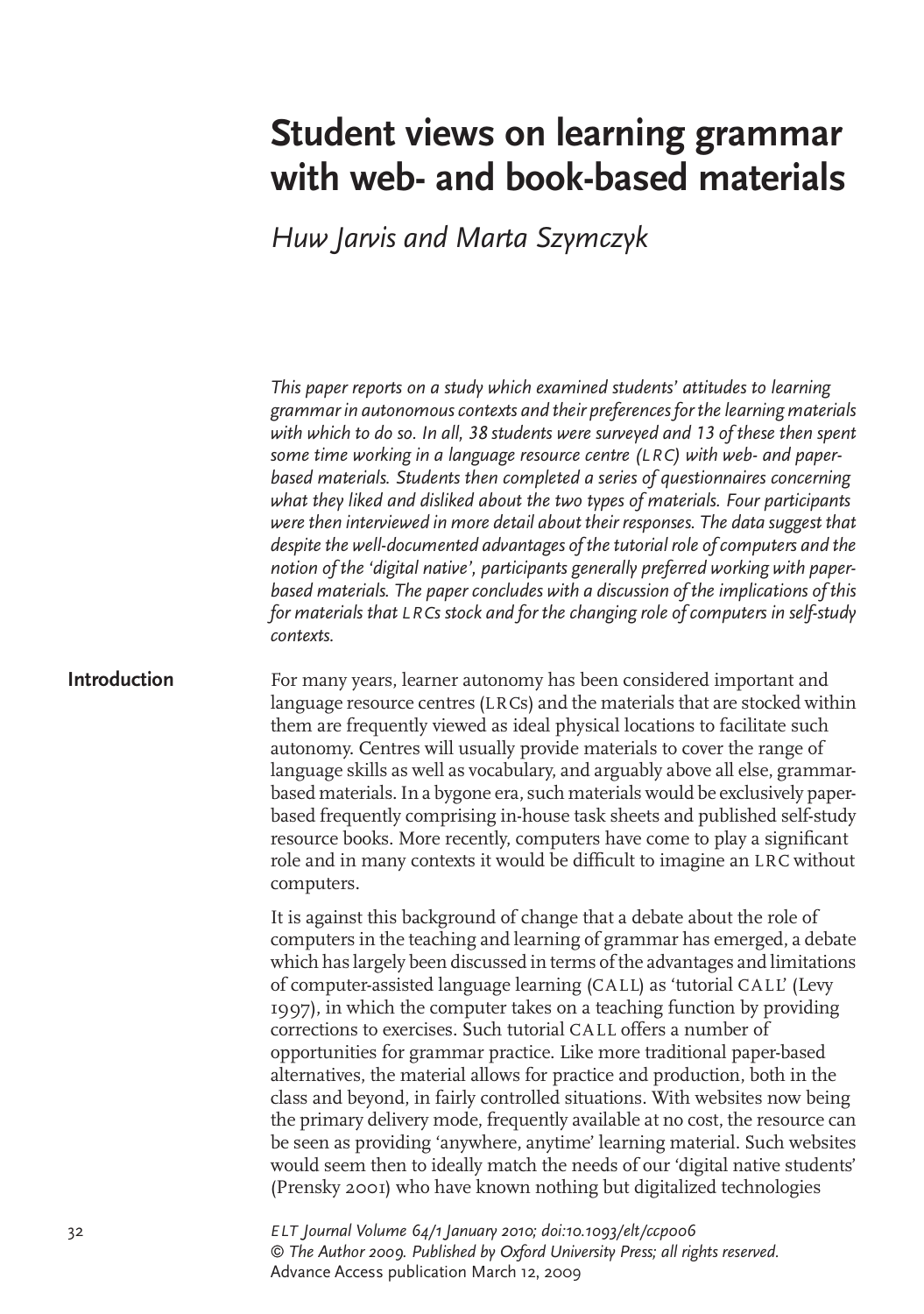| throughout their lives. Tutorial CALL is viewed by some as a dated           |
|------------------------------------------------------------------------------|
| application and one which is associated with a bygone era of Skinner (1954)  |
| and behaviourism, and as such, it is sometimes characterized as 'drill and   |
| kill' because students would mechanically input answers into a computer      |
| software program over and over again until they got it right. Recently,      |
| however, we have seen a renewed interest in, and an evaluation of, its role. |
| In a key publication, Levy and Stockwell (2006: 185) note that 'Although     |
| a highly valid and useful application of CALL, drill based grammar           |
| activities, which comprise a significant proportion of grammar tutorial      |
| exercises, appear to have been the target of criticism in recent years '.    |
| They go on to suggest that 'Drill-based activities most certainly still have |
| their place in the language curriculum'. The work of Hubard and Siskin       |
| (2004: 495) sets out to identify and then dispel a number of myths. They     |
| conclude that ' it is still a valuable part of CALL and deserves serious     |
| attention rather than summary dismissal'.                                    |
|                                                                              |

We have already noted the digital native, but there have been at least two other arguments which have been put forward to support tutorialCALL over and above paper-based alternatives. Firstly, with its instant (albeit sometimes limited) feedback, it is seen as being particularly helpful in developing learner autonomy. Jarvis (2008: 369), however, characterizes such links as both well established and problematic:

They are well-established in that it is a commonly held view that the two go together... The links are problematic, however, in that there is little in the literature which examines what students actually do in such centres and why; empirical data on the practices and perceptions of learners is noticeably missing ...

Secondly, tutorial CALL's motivational value has, over many years, been considered significant. It was over ten years ago that Carrier (1997: 280) observed that 'if we have learned anything from ten years of CALL experiments and lesson development, it is this: computer lessons are motivating ...' whilst Garcia and Arias (2000: 457) assert that their study '... proves that computers enhance motivation and effective learning'.

Given the importance of grammar in independent study, the wellestablished role of tutorial CALL, the notion of the digital native, and the proliferation of both web- and paper-based resource books, it is perhaps rather surprising that there have been few studies which compare such resources from the perspective of the learner. This study attempts to address this shortfall. In doing so, it helps teachers by identifying what students think of such self-study materials, it also better informs schools, colleges, and universities about the types of materials to stock in their resource centres. Additionally, the findings contribute to an ongoing debate about the role of computers for self-study in language pedagogy.

**The study C** Our primary questions were as follows:

- n What attitudes do students have towards learning grammar outside the classroom?
- n Do students prefer websites or paper-based self-study resource books to learn grammar outside the classroom?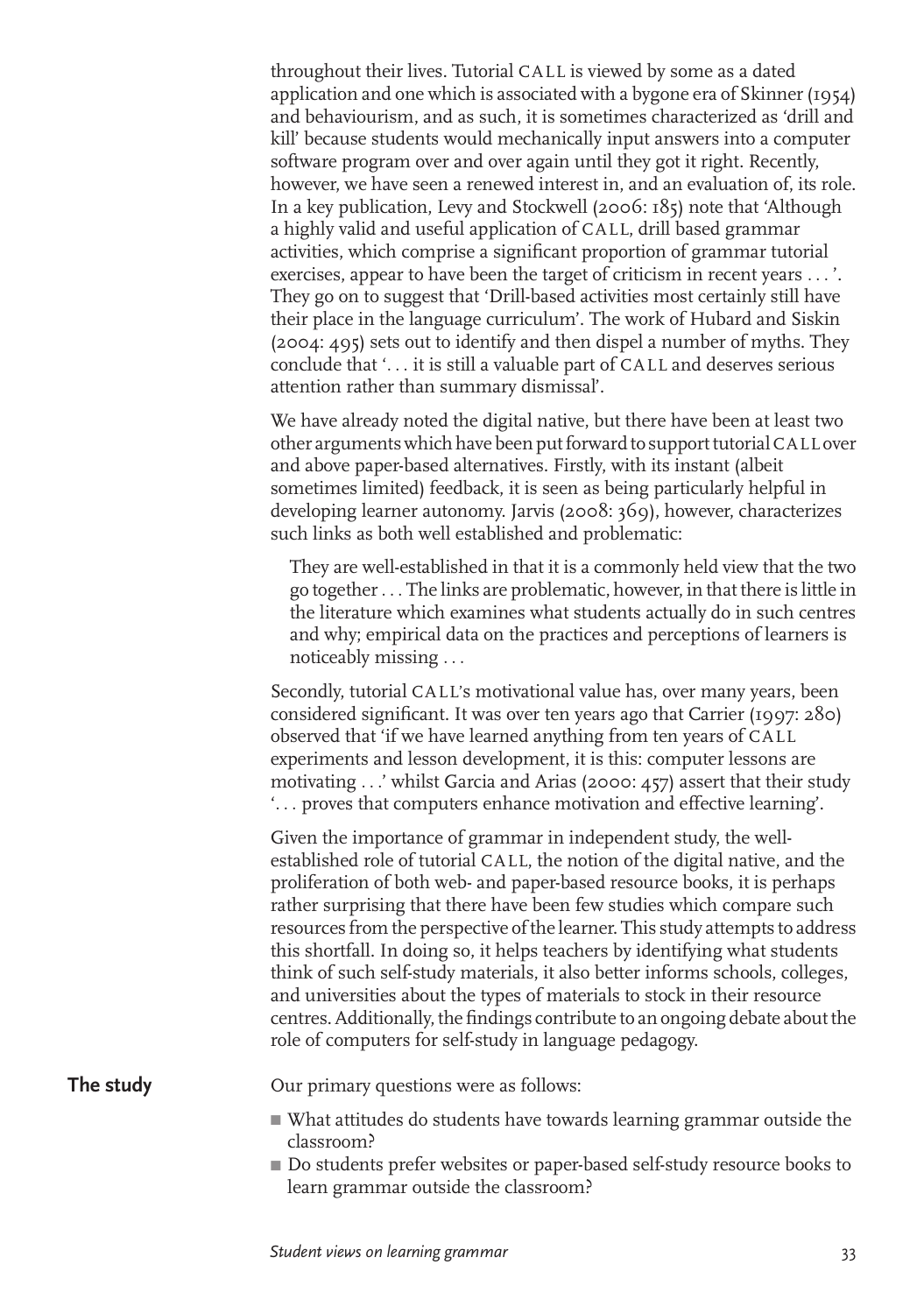■ What is the motivational impact of websites and paper-based self-study resource books for learning grammar outside the classroom?

### Methodology, materials, and participants

Data were gathered using a variety of quantitative and qualitative techniques. The former were used to explore 'the measurement and analysis of causal relationships between variables, not processes' whilst the latter allowed for a focus on 'processes and meanings that are not rigorously examined, or measured in terms of quantity, amount, intensity, or frequency' (Denzin and Lincoln 1998: 8). During the first phase of the study, participants were asked to fill in a short questionnaire about themselves and their attitudes towards learning grammar (Appendix 1). The second stage of the study, which will be referred to as 'the tasks', aimed at comparing two different materials for independent grammar practice: a free website and a traditional self-study book. These were selected as typical representations of what is currently available with a design and approach which emphasizes 'two predominant methodological features: the provision of descriptions of grammatical points and controlled production exercises' (Ellis 2002: 176)—the primary difference between the materials lies in the medium of delivery and the feedback (automated for the websites). For web-based materials, we used:

- $\blacksquare$  http://www.english-4u.de/grammari.htm
- n [http://www.englishclub.com/grammar/verb-tenses\\_present](http://www.englishclub.com/grammar/verb-tenses_present-perfect.htm)[perfect.htm](http://www.englishclub.com/grammar/verb-tenses_present-perfect.htm)

For paper-based self-study resource book publications, we used: Murphy (2004) and Vince and Emmerson (2006).

Before working on any of the materials, the participants had in the first phase of the study already expressed a preference for paper-based material, but in order to make more meaningful comparisons and arrive at their reasoning, we asked them to work on both sets of materials in an LRC which was done out of class time. First of all, the participants spent 30 minutes practising grammar on a free website after which they completed a questionnaire (Appendix 2). Second, the participants spent another 30 minutes practising grammar from a popular self-study book and again completed a questionnaire (Appendix 3). Finally, students were given a questionnaire which compared both sets of materials (Appendix 4). A final phase of the study comprised semi-structured interviews.

The first phase of the study involved 38 non-native speakers (NNSs) of English between the ages of 17 and 52 years from Jordan, Morocco, Dominican Republic, Taiwan, Thailand, Saudi Arabia, Greece, the People's Republic of China, Cyprus, Libya, Vietnam, United Arab Emirates, and Turkey. All of them were enrolled on a pre-sessional EAP (English for Academic Purposes) programme at a British University, and as such, all would be going on to further academic study in English upon successful completion of their course. The participants can thus be regarded as having high extrinsic motivation. However, of these, 30 out of the 38 declared that they actually spent time on studying grammar outside the classroom, and it is this figure which is used in discussing this stage of the study. Their level of English varied from pre-intermediate to upper-intermediate, as measured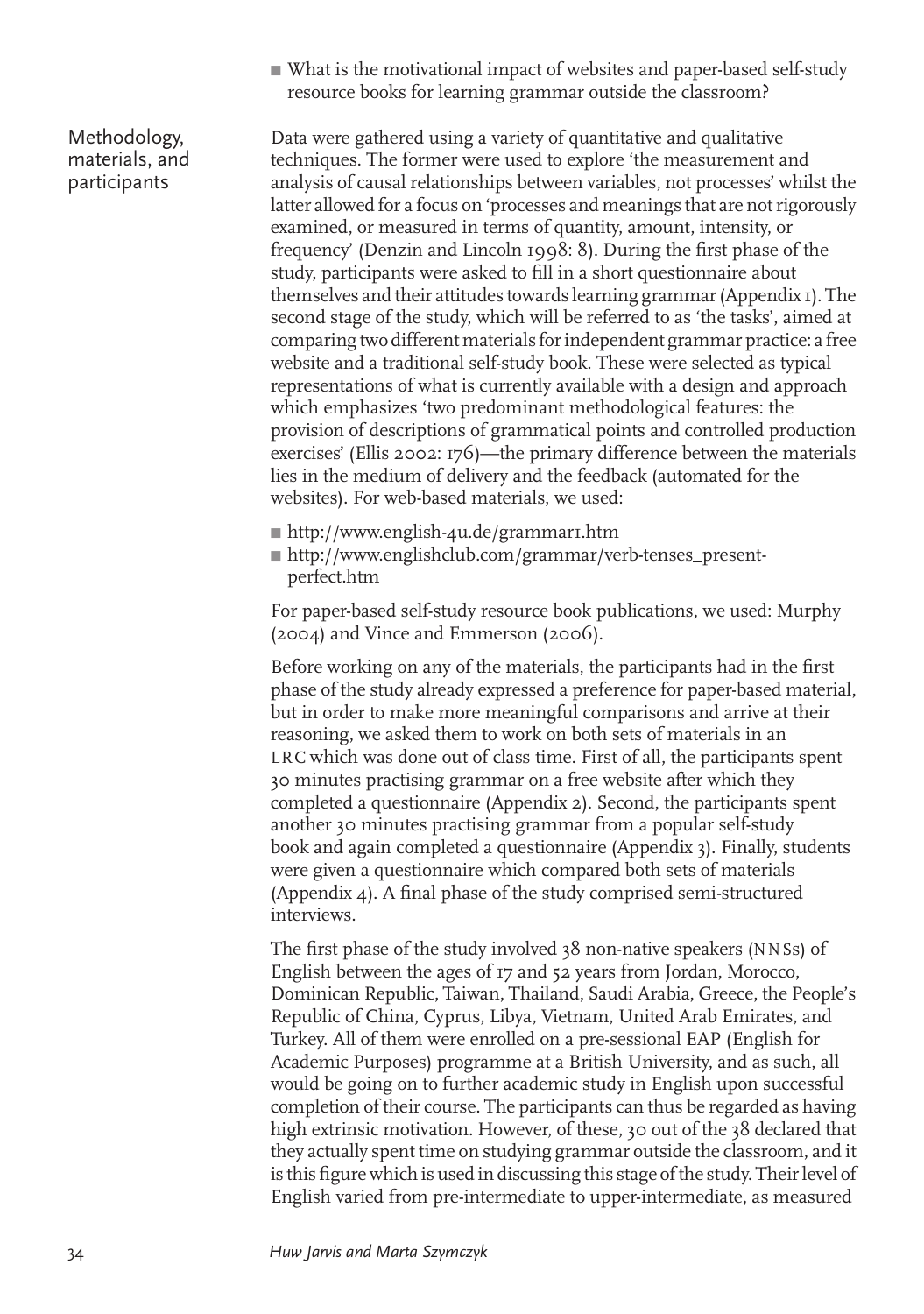by an internal placement test. These levels correlate to an IELTS banding of between 4.5 and 7. Variables of age, country of origin, and level of English proficiency were examined but were not found to be statistically significant and are, therefore, not reported here. The second phase of the study consisted of tasks which involved 13 participants who were selected on the basis of a willingness to take part and who were available at a time when it was possible to book a computer room. The final, semi-structured interview phase comprised four participants who were selected on the basis of representing a cross-section of views and had expressed a willingness to take part. The interviews were set up at a time and in a place to suit the participants and were then recoded and transcribed. Limitations We acknowledge a number of limitations. Arguably, the most significant is concerned with, what Dörnyei (2001: 16) calls 'the challenge of time'. Although many theorists consider motivation as a relatively stable state, it usually evolves gradually and does not remain constant throughout a longer period of time. This study simply provides a snap shot of students' attitudes towards the materials at a particular time. Therefore, the results cannot be used to generate statements that account for different subphases of motivation that are likely to emerge with time. This is an area of further research. Secondly, for logistical reasons, the choice of materials for independent grammar practice was fairly restrictive. We do, however, consider the material to be typical of what is out there in terms of websites which deliver tutorial CALL and paper-based materials in the form of published self-study books. Finally, small samples were used and we acknowledge that further work might usefully draw upon a larger sample from a wider range of contexts as well as more intensive qualitative techniques such as observations of students working on materials. Despite these limitations, we consider that the data gathered provide us with some valuable insights into this under-explored area. **Results** Grammar practice outside the classroom In general, participants considered grammar practice a very important aspect of language learning. For over half of them (21 students), grammar practice was of great importance. In addition, 13 students considered grammar practice of very great importance and four thought that it had some importance in language learning. Despite its recognized significance, attitudes towards grammar differed. Figure I illustrates how the students completed the sentence: Grammar practice is ......... for me. With regard to practising grammar independently, 30 out of 38 students declared that they spent time on studying grammar outside the classroom. Eight students reported not practising grammar independently and they provided a variety of reasons for this: lack of time (two students), because itis boring (two students), practising grammar only with a teacher during an English course (one student), practising other aspects of English such as vocabulary (one student), lack of results (one student), grammar being difficult to practise (one student). These reasons are consistent with literature suggestions regarding problems encountered while learning grammar (Fortune 1992).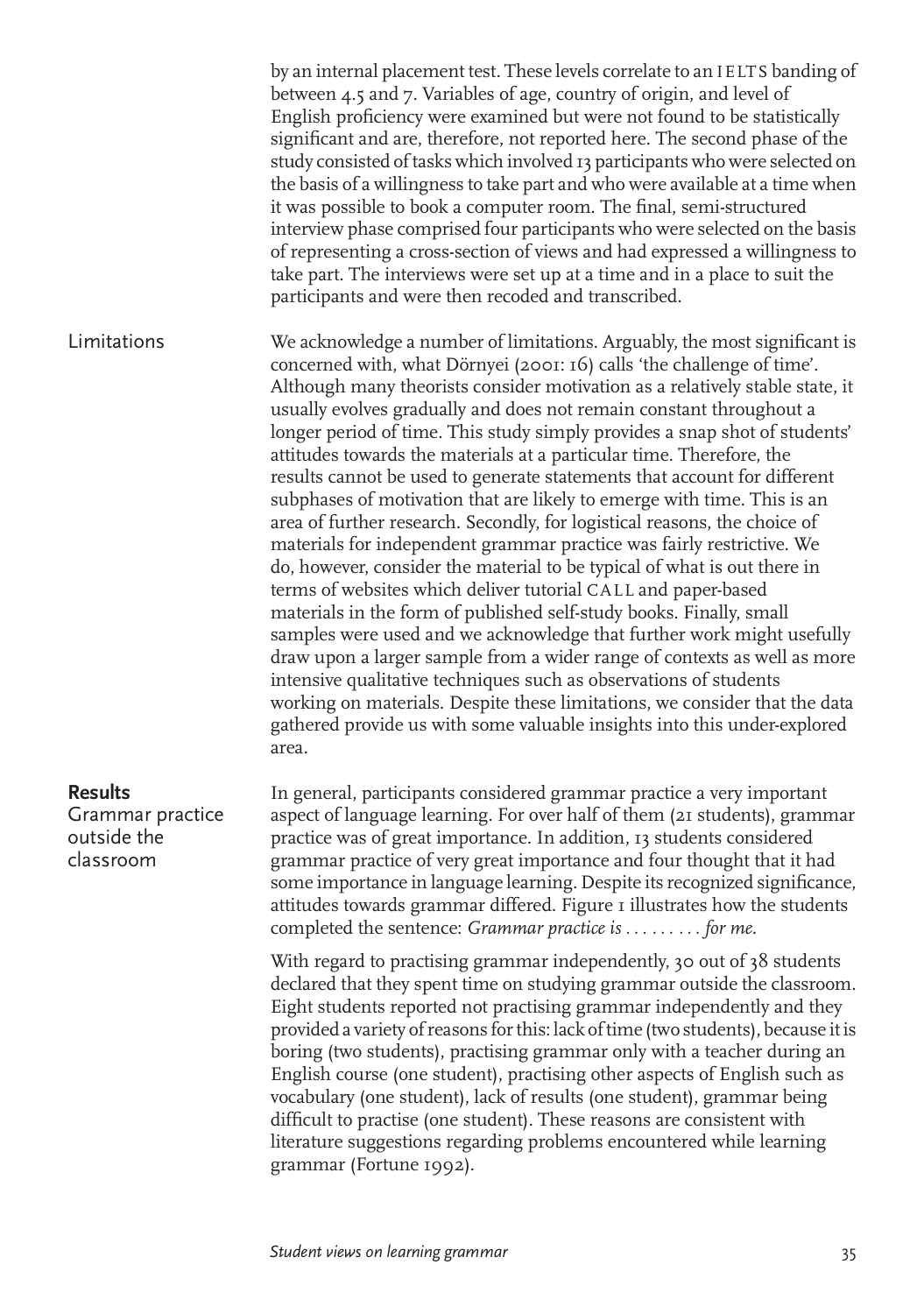



Our subsequent discussion of data is drawn from the 30 respondents who stated that they practised grammar independently. Regarding the amount of time spent on independent grammar practice, ten declared that they practised grammar once a week, seven two/three times a week, and sixmore than three times a week. Seven students stated that they practised grammar independently less than once a week. These numbers, however, should not be treated as definite. It is clear from the interviews that the amount of time devoted to independent grammar practice usually depends on a number of variables. The following comments from Interviews II and IV illustrate this:

Interview II: When I meet a problem of grammar I will check the information and practise.

Interview IV: Usually, [I practise grammar] twice a week. But it depends ... sometimes, for example, when I have test I practise more and sometimes not so often. It depends. But usually twice a week, yes.

Nevertheless, the majority of students appear to practise grammar at least once a week which seems to be due to grammar accuracy being considered an important part of general linguistic competence. The view from Interview II supports this argument: 'If your grammar is wrong it's difficult for you to communicate with others. And it's difficult for others to understand ... when you communicate you will meet difficulties where is a problem of grammar. You must speak correctly'.

Let us turn now to the data concerning students' choices of self-study grammar materials. Figure 2 illustrates the frequency with which students use the two types of materials.

There is a clear preference for self-study resource book material over and above websites and the task phase of the study gives us some insights into the reasons for this.

Websites versus paper-based materials

This section of the study generated considerable data and the total numbers are documented in full in Appendices 2, 3, and 4. Here we will discuss the most significant findings.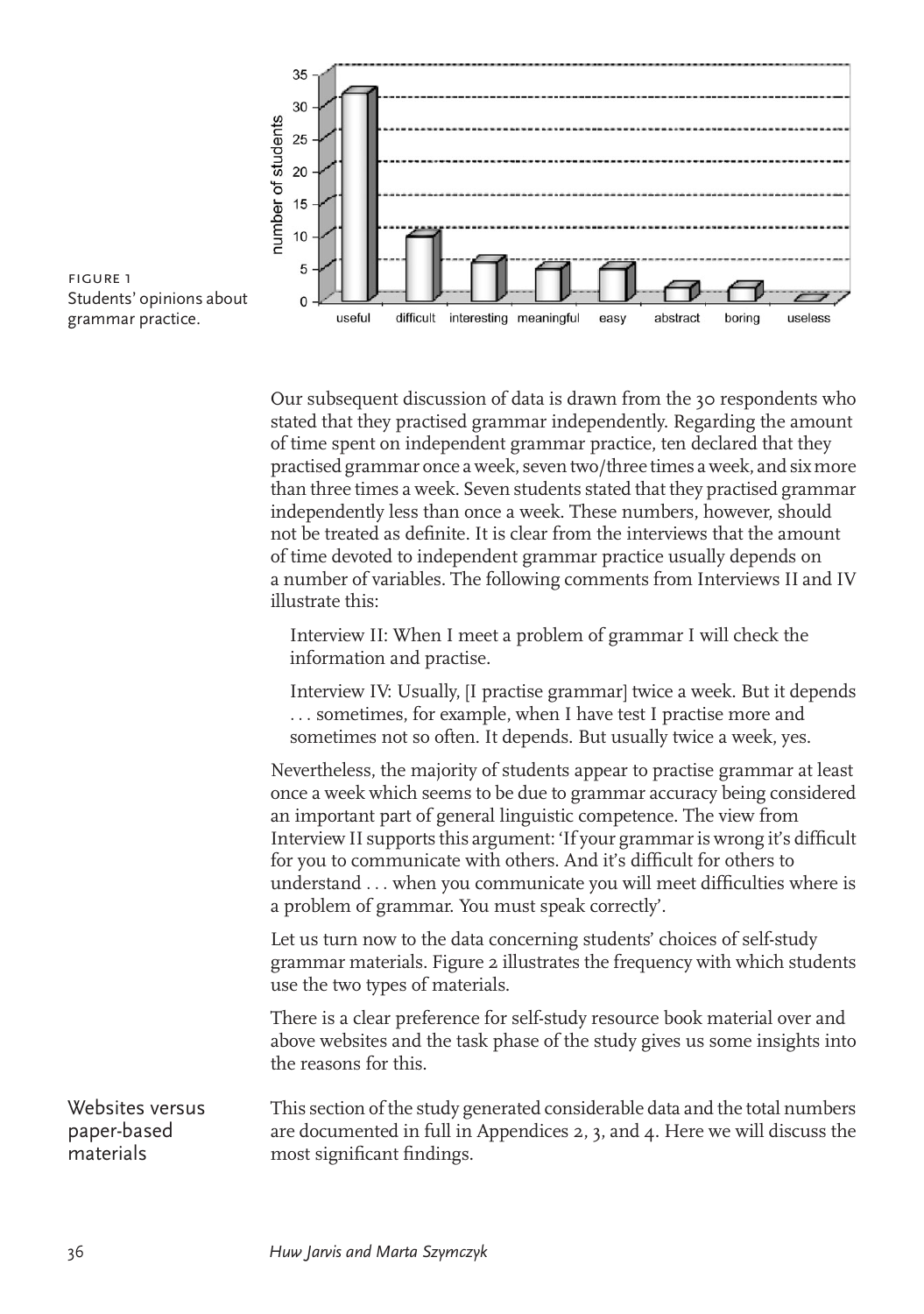

figure 2 Self-study grammar materials—frequency of use.

The questionnaire data show clearly that in comparison with websites, the self-study books were viewed more positively and this provides a degree of triangulation to the frequency findings reported in the first part of the study—one would expect students to report more positively on the materials that they chose to work with more frequently. We see that with learning grammar using websites (Appendix 2, 1.1) there is a fair degree of distributed responses across four categories of 'strongly agree', 'agree', 'uncertain', and 'disagree'. At the two extremes, the 'strongly agree' box is selected a total of 15 times and the 'disagree' box is selected 24 times across the ten criteria. For the same ten criteria with learning grammar using a selfstudy book (Appendix 3, 1.1), we see a lesser degree of distributed responses and a more positive tendency across the categories, here the 'strongly agree' box is selected a total of 34 times and the 'disagree' box only twice. A similar trend is evident with material design; here, at the two extremes, we can note that six students selected 'strongly agree' for at least one of the six criteria for websites (Appendix 2, 1.2) compared to 34 for self-study books (Appendix 3, 1.2) and at the other end of the scale, 14 selected 'disagree' compared to two, respectively. The materials comparison data (Appendix 4) provide further evidence of a preference for self-study books. The open-ended question about difficulties experienced at the end of Appendices 2 and 3 offers little insight into the reasons, with seven and ten participants (out of 12) simply answering 'no'.

The semi-structured interviews, however, do give some insights. Student I stressed the importance of order (sequence), as found in the book, and seemed perturbed by hypertext 'sometimes the internet direct me ... and I find myself in other pages in other subject I don't' like it'. Student II expressed a similar view when commenting on the differences between the books and the websites, books were 'very systematic ... On the internet I think the materials are of various—sometimes it's very interesting but not as systematic'. Whilst Student III notes that '... you can take books with you everywhere' a similar point is made by Student IV who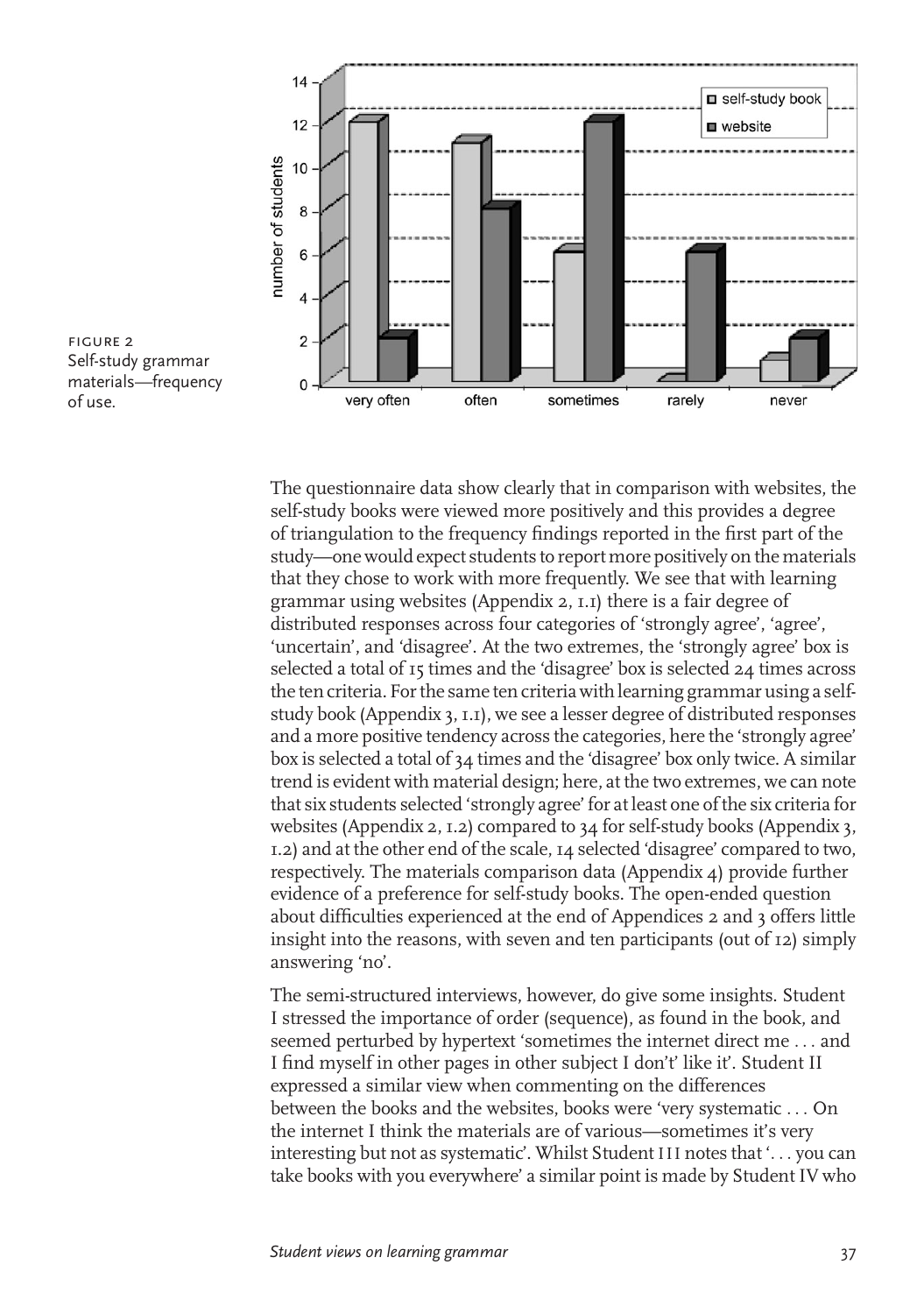reports that '... books are always available. Imean you can get them and take them almost everywhere. For me it's important because I practise in many places'.

**Discussion** The study suggests that, in general, students had positive attitudes towards learning grammar independently, considered grammar practice a vital part of foreign language learning, and that they used a variety of materials for this purpose. The data revealed that students' attitudes towards the self-study book were more positive and that they considered the paper-based material more useful for independent grammar practice than the computer-based counterparts. According to students, among the advantages of self-study books, we can distinguish: availability, clear organization and gradation of exercises, comprehensible presentation and explanation of a grammar point, and clarity of instructions. The biggest limitation, on the other hand, seems to be lack of variety which makes independent grammar practice with a book boring. Regarding the computer-based material evaluation, whilst it cannot be concluded that students' feedback was negative, nonetheless the level of uncertainty was much higher. Students' perception of practising grammar on the Web was generally positive but according to them such practice also had more disadvantages. Insufficient computer skills seem to prevent many students from choosing computer-based materials for grammar practice. Moreover, a lack of systematic organization of materials tends to be perceived as a limitation. As far as advantages of computer-based materials are concerned, the biggest one seems to be variety. Many students emphasized the fact that the websites, unlike any other material, provided them with a vast amount of activities which made grammar practice more interesting.

**Conclusion** This study suggests that despite the era of the digital native, our students have not, under certain circumstances, abandoned more traditional resources and it would be a mistake for practitioners and other resource providers to slavishly follow the digitalized medium route for everything. The 24/7 access argument, which is sometimes used to dismiss traditional alternatives, has been turned on its head in this study; it is an argument which was used by this small sample in support of paper-based resources. LRC providers clearly need to stock a wide range of paper-based resource materials alongside CALL alternatives. Furthermore, the potential opportunities offered by a blended approach which combines both digitalized and paper-based materials should not be overlooked and the implications for LRC design need to be addressed. All too frequently LRCs seem to be driven by and designed for digitalized resources which fail to allow for students to work with computers and paper-based resources; workspace is often equated with little more than space for a keyboard and a mouse.

> We conclude that the tutorial CALL has a role but shows no sign of replacing paper-based materials. Furthermore, we draw on a parallel study (in the same LRC) to assert a less restrictive role for computers in such contexts. There is some evidence (Jarvis 2008) to suggest that NNSs view a wide range of computer materials as helping with their language studies even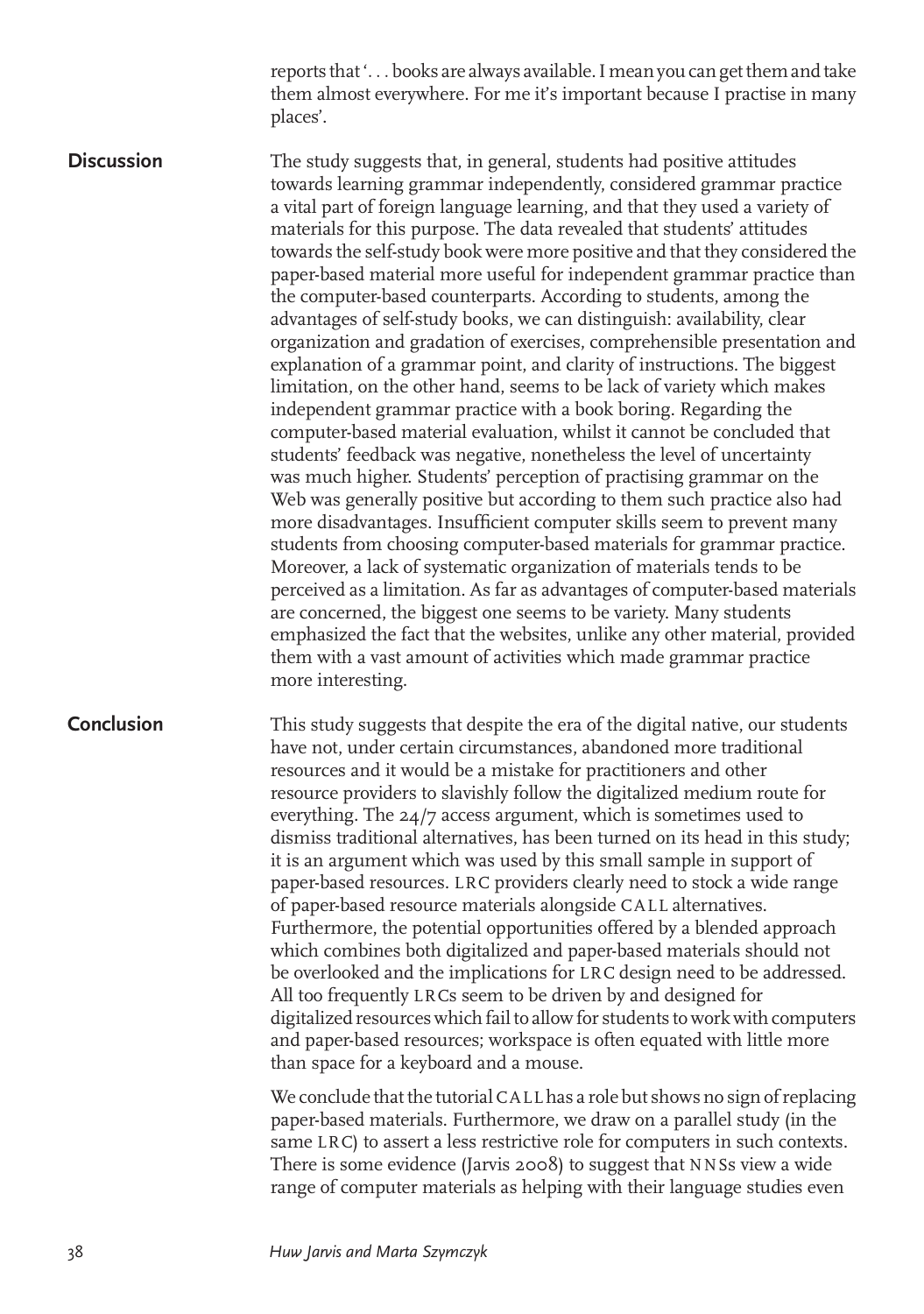where there is no explicit language learning function such as working on assignments, sending an email, or accessing information from the Web. Students clearly do recognize a role for tutorial CALL, but equally they do not prefer it to resource-based books. Indeed, arguably, today the primary role of computers in self-study contexts is as a medium of communication. The 'assisting language learning' function is just one of many, with accessing and communicating information functions probably being of greater importance. This in turn gives rise to new e-literacy challenges such as assessing the validity of websites or the conventions of writing emails, etc. (see, for example, Jarvis and Pastuszka 2008). Despite a changed context of the widespread availability of computers, a good old-fashioned self-study grammar book still has an important place for our learners.

Revised version received December 2008

#### References

Carrier, M. 1997. 'ELT online: the rise and rise of the Internet'. ELT Journal 51/3: 279-301.

Denzin, N. K. and Y. S. Lincoln. (eds.). 1998. Collecting and Interpreting Qualitative Materials. London: Sage. Dörnyei, Z. 2001. Teaching and Researching

Motivation. Harlow, UK: Longman.

Ellis, R. 2002. 'Methodological options in grammar teaching materials' in E. Hinkel and S. Fotos (eds.). New Perspectives on Grammar Teaching in Second Language Classrooms. Mahwah, NJ: Lawrence Erlbaum Associates.

Fortune, A. 1992. 'Self-study grammar practice: learners' views and preferences'. ELT Journal 46/2: 160–71.

Garcia, M. and F. Arias. 2000. 'A comparative study in motivation and learning through print-orientated and computer orientated tests'. Computer Assisted Language Learning 13/4–5: 457–65.

Hubard, P. and C. Siskin. 2004. 'Another look at tutorial CALL'. ReCall 16/2: 448–61.

Jarvis, H. 2008. 'Computers and independent study: practices and perceptions of students' in P. Torres and R. Marriott (eds.). Handbook of Research on E-Learning Methodologies for Language Acquisition. Hershey, PA: Information Science Reference.

Jarvis, H. and L. Pastuszka. 2008. 'Electronic literacy, reading skills and non-native speakers: issues for EAP'. CALL-EJ Online 10/1. Available online at [http://www.tell.is.ritsumei.ac.jp/callejonline/](http://www.tell.is.ritsumei.ac.jp/callejonline/journal/10-1/jarvis.html) [journal/10-1/jarvis.html](http://www.tell.is.ritsumei.ac.jp/callejonline/journal/10-1/jarvis.html). Date accessed 15 August 2008.

Levy, M. 1997. Computer-Assisted Language Learning: Context and Conceptualization. Oxford: Oxford University Press.

Levy, M. and G. Stockwell. 2006. CALL Dimensions. Mahwah, NJ: Lawrence Erlbaum Associates. Murphy, R. 2004. English Grammar in Use: A Selfstudy Reference and Practice Book for Intermediate Students of English (3rd edn.). Cambridge: Cambridge University Press.

Prensky, M. 2001. 'Digital natives, digital immigrants'. On the Horizon 9/5, MCB University Press. Available online at [http.//www.marcprensky.](http://www.marcprensky.com/writing/Prensky%20-%20Digital%20Natives, %20Digital%20Immigrants%20-%20Part1.pdf) [com/writing/Prensky%20-%20Digital%20Natives,](http://www.marcprensky.com/writing/Prensky%20-%20Digital%20Natives, %20Digital%20Immigrants%20-%20Part1.pdf) [%20Digital%20Immigrants%20-%20Part1.pdf.](http://www.marcprensky.com/writing/Prensky%20-%20Digital%20Natives, %20Digital%20Immigrants%20-%20Part1.pdf) Date accessed 15 January 2008.

Skinner, B. F. 1954. 'The science of learning and the art of teaching'. Harvard Educational Review 24/1: 86–97.

Vince, M. and P. Emmerson. 2006. Intermediate Language Practice. Oxford: Macmillan.

#### The authors

Huw Jarvis is a Senior Lecturer in ELT at the University of Salford in the UK. He has 25 years experience as a language teacher and trainer and has worked with teachers in Sudan, Kuwait, Thailand, Malaysia, the People's Republic of China, and Taiwan. He is the webmaster and editor of [www.tesolacademic.org](http://www.tesolacademic.org) which is a site dedicated to the linking of theory and practice in TESOL-based educational research through a series of video clips Email: H.A.Jarvis@salford.ac.uk

Marta Szymczyk has worked as an English teacher in Poland for a number of years. She recently completed her MA in TEFL at the University of Salford.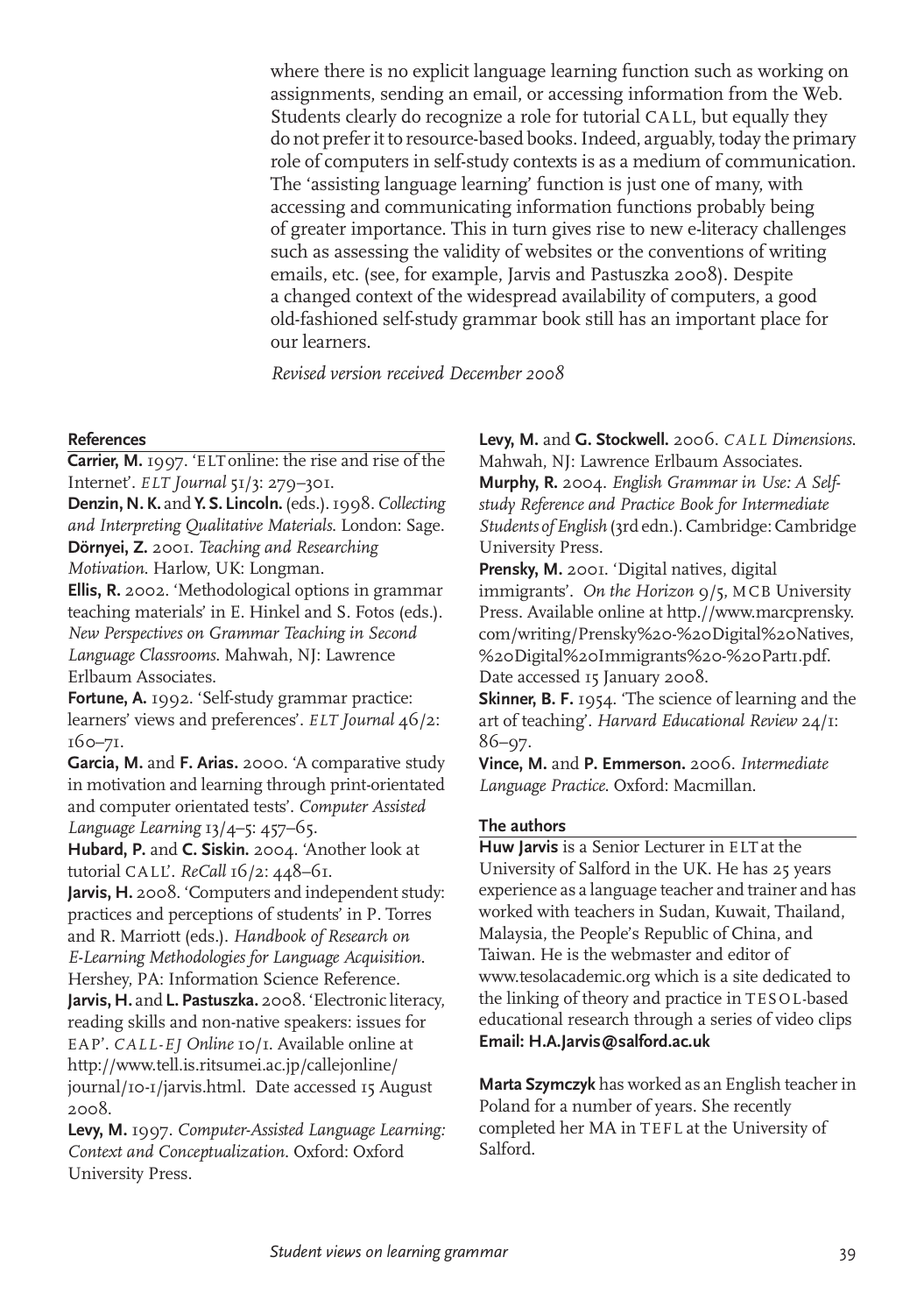| Appendix 1               | I GENERAL INFORMATION                                                                                                                                                                                                                                     |  |  |  |  |  |  |
|--------------------------|-----------------------------------------------------------------------------------------------------------------------------------------------------------------------------------------------------------------------------------------------------------|--|--|--|--|--|--|
| Grammar<br>questionnaire | How old are you?<br>I.                                                                                                                                                                                                                                    |  |  |  |  |  |  |
|                          | Where are you from?<br>2                                                                                                                                                                                                                                  |  |  |  |  |  |  |
|                          | How would you describe your computer skills? (tick only one)<br>3<br>$\Box$ I am an excellent computer user. $\Box$ I am not a good computer<br>user.                                                                                                     |  |  |  |  |  |  |
|                          | I am a good computer user.<br>I am a poor computer user.<br>⊔<br>⊔                                                                                                                                                                                        |  |  |  |  |  |  |
|                          | II INDEPENDENT GRAMMAR PRACTICE                                                                                                                                                                                                                           |  |  |  |  |  |  |
|                          | Complete the sentence. Grammar practice is  for me.<br>$\overline{4}$<br>(tick as many answers as apply to you)<br>$\Box$ easy $\Box$ useful $\Box$ abstract<br>difficult<br>$\Box$<br>boring $\Box$ useless $\Box$ meaningful $\Box$<br>interesting<br>⊔ |  |  |  |  |  |  |
|                          | How important is grammar practice in language learning to you?<br>5.<br>(tick only one)<br>$\Box$ of very great importance $\Box$ of some importance<br>$\Box$ of great importance<br>$\Box$ of no importance                                             |  |  |  |  |  |  |
|                          | 6 Do you practise grammar independently? (tick only one)<br>$\Box$ yes<br>$\Box$ no<br>If yes go to question 8. If no go to question 7.                                                                                                                   |  |  |  |  |  |  |
|                          | Why don't you practise grammar independently?<br>7                                                                                                                                                                                                        |  |  |  |  |  |  |
|                          | How often do you practise grammar independently? (tick only one)<br>8<br>$\Box$ less than once a week $\Box$ two/three times a week<br>more than three times a week<br>once a week<br>$\Box$<br>Ш                                                         |  |  |  |  |  |  |
|                          | What kind of materials do you use for independent grammar practice<br>Q.<br>and how often do you use each of them?<br>(tick all the answers that apply to you)                                                                                            |  |  |  |  |  |  |
|                          | Type of material/<br>Often<br>Sometimes<br>Very often<br>Rarely<br><b>Never</b><br>frequency of use                                                                                                                                                       |  |  |  |  |  |  |
|                          | Self-study books                                                                                                                                                                                                                                          |  |  |  |  |  |  |
|                          | Free websites for practising<br><b>English</b>                                                                                                                                                                                                            |  |  |  |  |  |  |
|                          | Are you willing to take part in the next stage of the study (short grammar<br>activities and questionnaires in the LRC)?                                                                                                                                  |  |  |  |  |  |  |
|                          | I am willing to take part                                                                                                                                                                                                                                 |  |  |  |  |  |  |

I am not willing to take part  $\hfill \Box$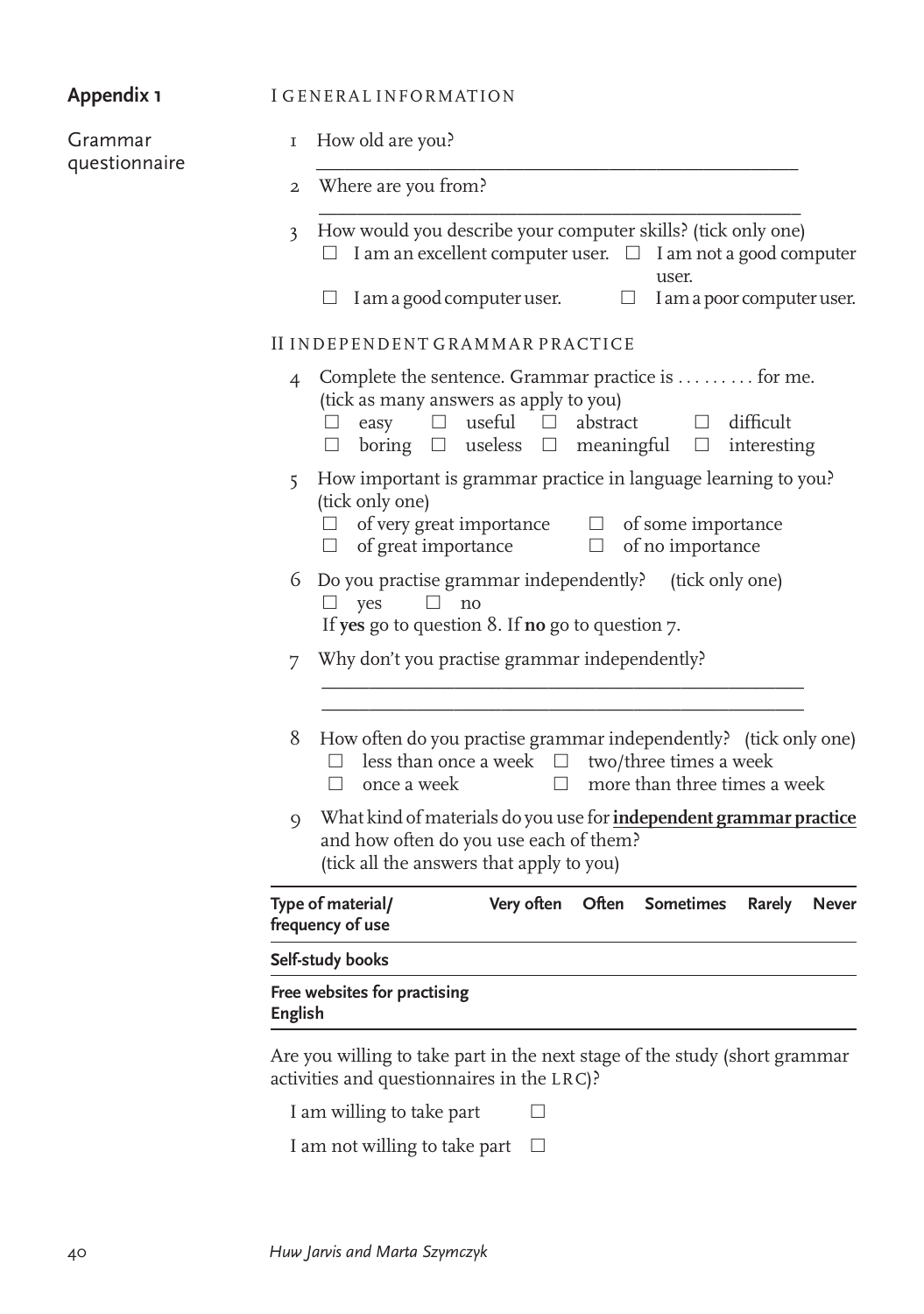Please write your name and email or telephone numberif you are willing to participate. Note that all information will be treated as confidential and you will not be personally named in any reported findings.

My name is \_\_\_\_\_\_\_\_\_\_\_\_\_\_\_\_\_\_\_\_\_\_\_\_\_\_\_\_\_\_\_\_\_\_\_\_\_\_\_\_\_\_\_\_\_

Tel. no \_\_\_\_\_\_\_\_\_\_\_\_\_\_\_\_\_\_\_\_\_\_\_\_\_\_\_\_\_\_\_\_\_\_\_\_\_\_\_\_\_\_\_\_\_\_\_\_\_\_

Email \_\_\_\_\_\_\_\_\_\_\_\_\_\_\_\_\_\_\_\_\_\_\_\_\_\_\_\_\_\_\_\_\_\_\_\_\_\_\_\_\_\_\_\_\_\_\_\_\_\_

Thank you for finding the time to complete this questionnaire.

### Appendix 2 The task: questionnaires WEBSITE EVALUATION (Presented with collated data)

- 1 Please think about the material that you have just used and tick  $(\triangleright)$  the sentences which apply to you.
	- 1.1 LEARNING GRAMMAR

| The material                                                                                               | agree          |    | Strongly Agree Uncertain Disagree |                | <b>Strongly</b><br>disagree |
|------------------------------------------------------------------------------------------------------------|----------------|----|-----------------------------------|----------------|-----------------------------|
| a was appropriate to my<br>age and level.                                                                  | 1              | 6  | 3                                 | 3              | 0                           |
| b was appropriate to my<br>needs.                                                                          | 1              | 6  | 3                                 | 3              | 0                           |
| c provided me with<br>enough practice.                                                                     | 4              | 5  | $\overline{2}$                    | $\overline{2}$ | $\Omega$                    |
| d presented a grammar<br>point in a clear and<br>interesting way.                                          | 1              | 7  | $\overline{2}$                    | 3              | $\mathbf{0}$                |
| e contained a clear and<br>sufficient explanations of<br>the grammar point.                                | 0              | 9  | $\overline{2}$                    | $\overline{2}$ | $\mathbf{0}$                |
| f presented and practised<br>grammar structure in<br>isolation (not in the text).                          | 0              | 12 | $\mathbf 0$                       | 1              | $\mathbf{0}$                |
| g contained a variety of<br>interesting activities.                                                        | 0              | 8  | $\overline{2}$                    | 3              | $\mathbf{0}$                |
| h was clearly organized<br>and graded.                                                                     | 4              | 6  | $\overline{2}$                    | 1              | 0                           |
| i provided me with examples<br>and explanations of how to<br>use the structure in different<br>situations. | <sup>2</sup>   | 5  | $\mathfrak{D}$                    | 3              | 1                           |
| j stressed the importance<br>of using the structure<br>correctly at all times.                             | $\overline{2}$ | 6  | $\overline{2}$                    | 3              | $\mathbf{0}$                |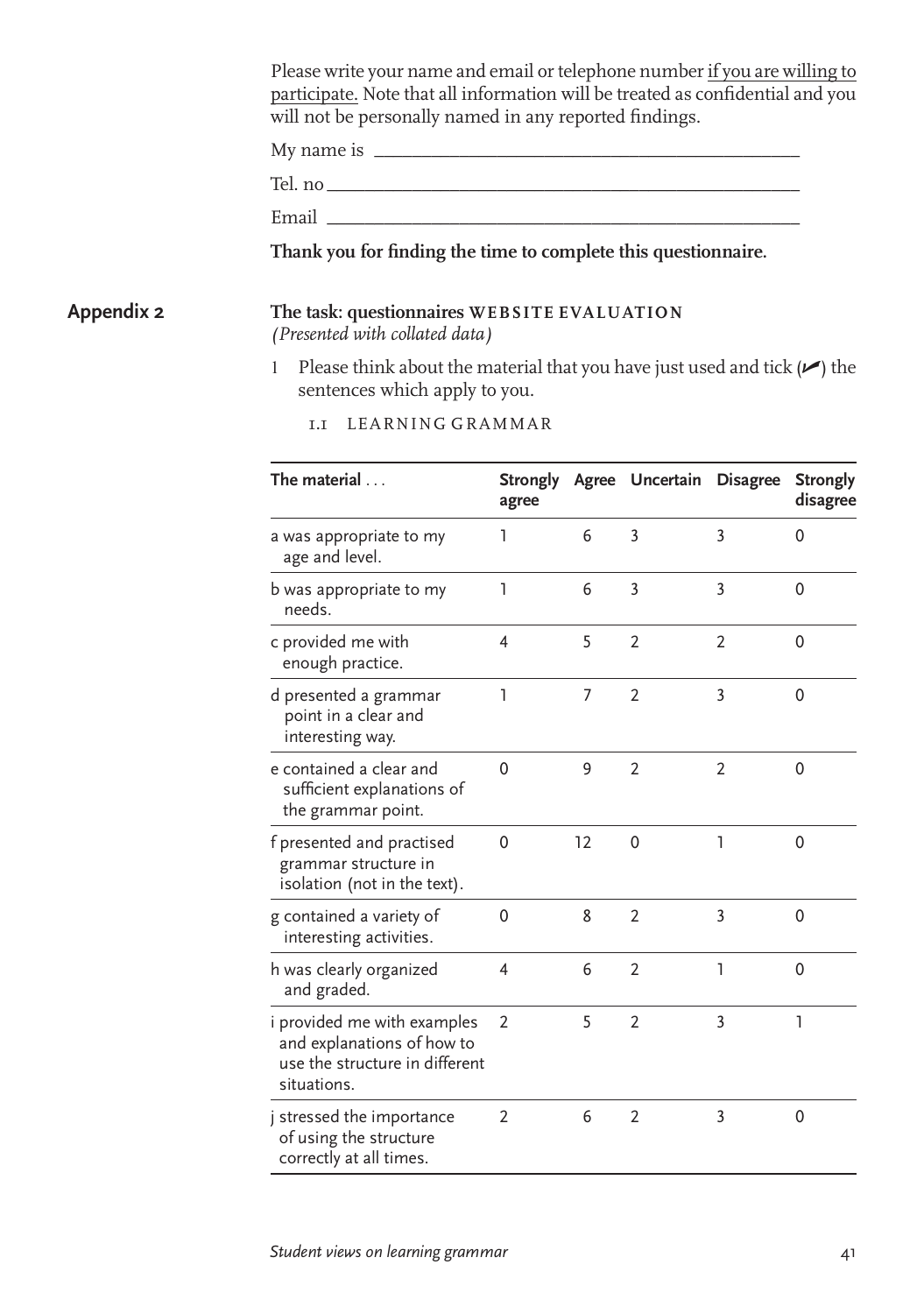#### 1.2 MATERIAL DESIGN

| The material $\dots$                                                                                                             | agree |    | Strongly Agree Uncertain Disagree Strongly |   | disagree |
|----------------------------------------------------------------------------------------------------------------------------------|-------|----|--------------------------------------------|---|----------|
| a contained attractive visuals.                                                                                                  | 0     | 7  | $\mathcal{P}$                              | 3 |          |
| b had clear and attractive<br>screen layout/design.                                                                              |       | 9  | $\mathfrak{p}$                             |   | Ω        |
| c used sound and visuals<br>effectively to support<br>grammar presentation<br>and practice (e.g. highlight<br>important points). | 0     | 4  | 4                                          | 4 |          |
| d was easy to use (navigate).                                                                                                    |       | וו |                                            | ∩ | O        |
| e provided on-screen help<br>(available at all times).                                                                           |       | 6  | $\mathfrak{p}$                             | 4 | O        |
| f had clear instructions to<br>all the activities.                                                                               | 3     | 5  | 3                                          | 2 | n        |

2 Did you experience any difficulties while using the material? Specify.  $\overline{\phantom{a}}$  , and the contribution of the contribution of  $\overline{\phantom{a}}$ 

 $\overline{\phantom{a}}$  , and the contribution of the contribution of  $\overline{\phantom{a}}$  $\overline{\phantom{a}}$  , and the contribution of the contribution of  $\overline{\phantom{a}}$ 

### Appendix 3 The task: questionnaires BOOK EVALUATION (Presented with collated data)

- 1 Please think about the material that you have just used and tick  $(\triangleright)$  the sentences which apply to you.
	- 1.1 LEARNING GRAMMAR

| The material $\dots$ |                                                                                   | agree |    | Strongly Agree Uncertain Disagree Strongly |   | disagree |
|----------------------|-----------------------------------------------------------------------------------|-------|----|--------------------------------------------|---|----------|
|                      | a was appropriate to my<br>age and level.                                         | 4     | 7  |                                            |   |          |
|                      | b was appropriate to my needs.                                                    |       | וו |                                            | 0 |          |
|                      | c provided me with enough<br>practice.                                            | 5     | 7  |                                            | O |          |
|                      | d presented a grammar point in 4<br>a clear and interesting way.                  |       | 7  | $\mathfrak z$                              | O |          |
|                      | e contained a clear and<br>sufficient explanation<br>of the grammar point.        | 6     | 6  |                                            | O |          |
|                      | f presented and practised<br>grammar structure in<br>isolation (not in the text). | 3     | 9  |                                            | O |          |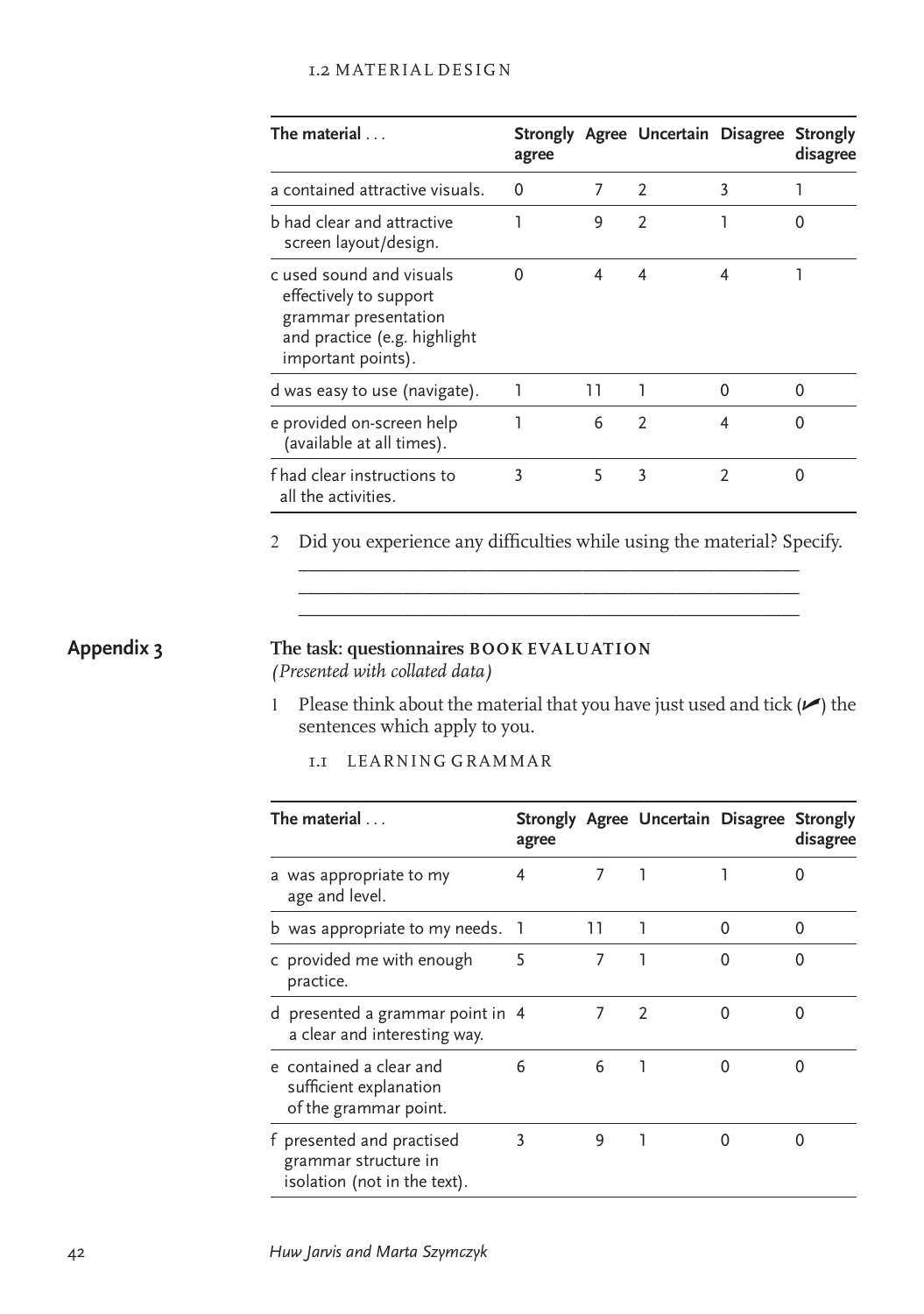| g contained a variety of<br>interesting activities.                                                     | 8  |   |  |
|---------------------------------------------------------------------------------------------------------|----|---|--|
| h was clearly organized<br>and graded.                                                                  | 9  |   |  |
| <i>i</i> stressed the importance<br>of using the structure correctly<br>at all times.                   | 10 | 0 |  |
| provided me with<br>examples and explanation<br>of how to use the structure<br>in different situations. |    | 2 |  |

### 1.2 MATERIAL DESIGN

| The material $\dots$ |                                                                                                                        | agree |    | Strongly Agree Uncertain Disagree Strongly |   | disagree      |
|----------------------|------------------------------------------------------------------------------------------------------------------------|-------|----|--------------------------------------------|---|---------------|
|                      | a contained attractive visuals.                                                                                        | 0     | 7  | $\mathcal{P}$                              | 4 | $\mathcal{L}$ |
|                      | b had clear and attractive<br>page layout/design.                                                                      | 1     | 11 |                                            | 0 | Ω             |
|                      | c used visuals effectively<br>to support grammar<br>presentation and practice<br>(e.g. highlight important<br>points). | 0     | 9  | $\mathfrak{D}$                             | 2 | $\mathcal{L}$ |
| d                    | was easy to use.                                                                                                       | 6     | 7  | 0                                          | O |               |
|                      | e had clear instructions<br>to all the activities.                                                                     | 4     | 7  | $\mathfrak z$                              | O |               |
|                      | f contained units of<br>appropriate length.                                                                            |       | 10 | $\mathfrak z$                              | O |               |

2 Did you experience any difficulties while using the material? Specify.

\_\_\_\_\_\_\_\_\_\_\_\_\_\_\_\_\_\_\_\_\_\_\_\_\_\_\_\_\_\_\_\_\_\_\_\_\_\_\_\_\_\_\_\_\_\_\_\_\_\_\_\_\_ \_\_\_\_\_\_\_\_\_\_\_\_\_\_\_\_\_\_\_\_\_\_\_\_\_\_\_\_\_\_\_\_\_\_\_\_\_\_\_\_\_\_\_\_\_\_\_\_\_\_\_\_\_

### Appendix 4 Materials comparison (Presented with collated data)

1 Please think about the two materials that you have just used and tick  $(\vee)$ answers that apply to you.

|                                                                                               | agree | Strongly Agree Uncertain Disagree Strongly | disagree |
|-----------------------------------------------------------------------------------------------|-------|--------------------------------------------|----------|
| a I feel confident about<br>using the self-study book<br>for independent grammar<br>practice. |       |                                            |          |